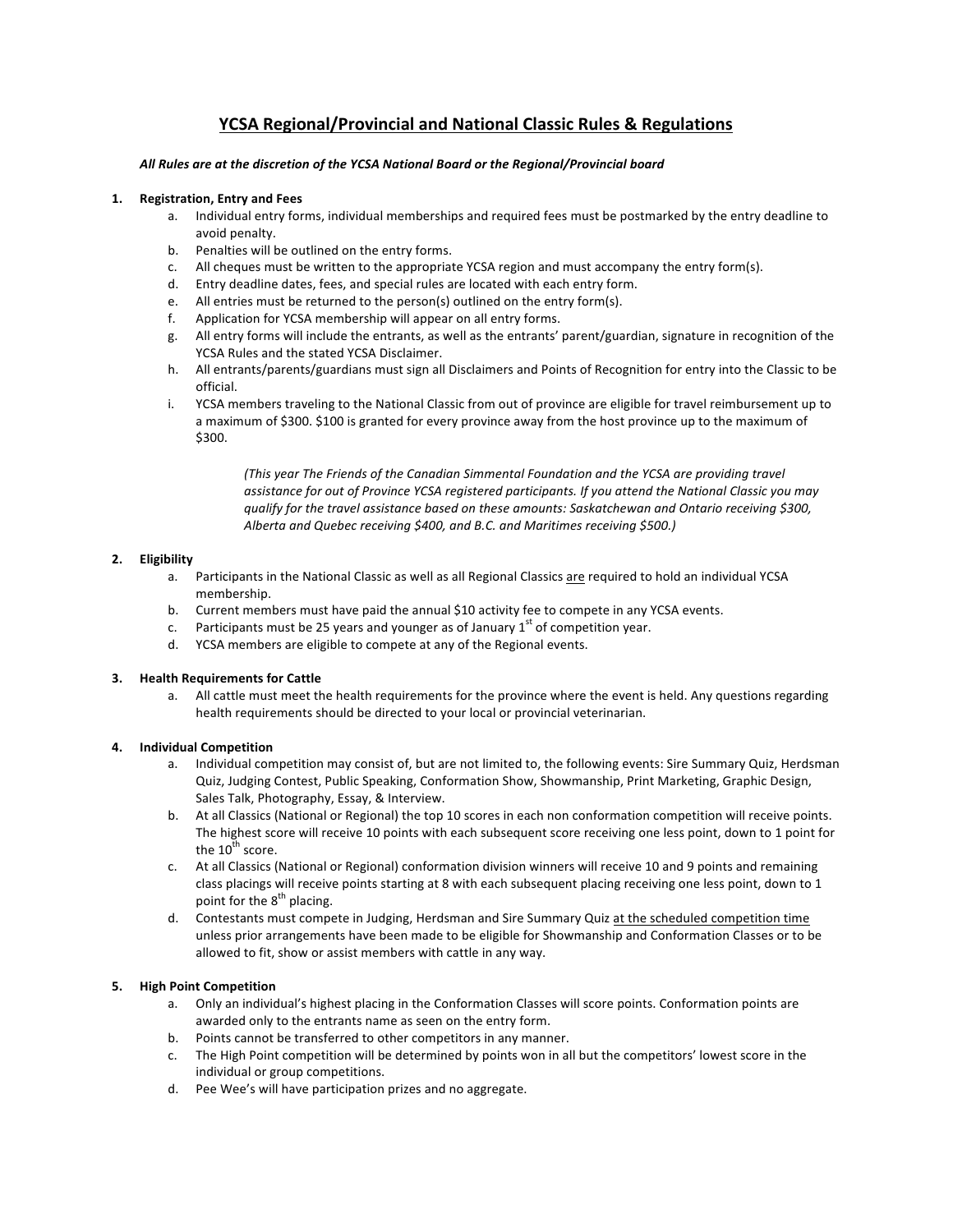- e. Supreme High Point will be tabulated in the same manner. That competitor (excluding Novices) with the highest score will advance as the Supreme High Point recipient.
- f. At all Classics (National or Regional) the top 10 scores in each non conformation competition will receive points. The highest score will receive 10 points with each subsequent score receiving one less point, down to 1 point for the  $10^{th}$  score.
	- 1.  $1^{st}$ : 10 pts,  $2^{nd}$ : 9 pts,  $3^{rd}$ : 8 pts,  $4^{th}$ : 7 pts,  $5^{th}$ : 6 pts,  $6^{th}$ : 5 pts,  $7^{th}$ : 4 pts,  $8^{th}$ : 3 pts,  $9^{th}$ : 2 pts, 10th: 1 pt.
	- 2. To qualify for this award the member must participate in Sire Summary and Herdsman Quiz, Judging, and Showmanship classes.
- g. At all Classics (National or Regional) conformation division winners will receive 10 and 9 points and remaining class placings will receive points starting at 8 with each subsequent placing receiving one less point, down to 1 point for the  $8<sup>th</sup>$  placing.

# **6. International Trip Award**

- a. The two High Point aggregates at the YCSA National Classic will be recipients of the travel award.
- b. Recipients must be a minimum of 16 years of age of the AJSA event/competition year and no more than 21 by January  $1<sup>st</sup>$  of the event/competition year.
- c. The award will alternate between the AJSA National Classic and the IGS Summit Conference if applicable. Recipients will be notified in the new year which event they will be attending.
- d. An eligible Hi Point winner is only eligible to be awarded a total of two trips. The trips can be back to back and to the same event.
- e. Reasonable travel and registration expenses for the trip will be reimbursed to the participants by the YCSA. Participants are expected to travel to the event unaccompanied by a chaperone. Once at the event the YCSA Coordinator/Chaperone will be there to assist them. If a parent/guardian is accompanying the participant, they are responsible for all their own expenses.
- f. Expense sheets and required documents must be submitted within 30 days after the trip to the YCSA Program Coordinator.

# **7. Ties**

- a. Ties will be broken by comparing scores in the following events.
	- 1.  $1^{st}$  Tie-breaker = Judging
	- 2.  $2<sup>nd</sup>$  Tie-breaker = Quiz
	- 3.  $3^{rd}$  Tie-breaker = Sales Talk

# 8. Pee Wee, Novice, Junior, Intermediate, and Senior division eligibility.

- a. Pee Wee: 6 years and under as of January  $1<sup>st</sup>$  of the competition year.
- b. Novice: 7-10 years as of January  $1<sup>st</sup>$  of the competition year.
- c. Junior: 11-14 years as of January  $1<sup>st</sup>$  of the competition year.
- d. Intermediate: 15-17 as of January  $1<sup>st</sup>$  of the competition year.
- e. Senior: 18-25 as of January  $1<sup>st</sup>$  of the competition year.

# 9. **Conduct, Hearing Committee and Disciplinary Action.**

- a. Conduct:
	- 1. All competitors in attendance of Classics are expected to conduct themselves with dignity and respect.
	- 2. All competitors must abide by the on-site rules.
	- 3. Violations include, but are not limited to: misrepresentation of animals, vandalism, theft, fighting, unsportsmanlike conduct, failure to comply with directives of officials, being in possession of or under the influence of alcohol or other prohibited substances while on the competition grounds and/or in public areas.
	- 4. Violations of these standards will result in immediate review by the Hearing Committee.
	- 5. Alcohol in the barns and at YCSA activities is prohibited.
- b. Hearing Committee: Shall consist of attending representatives of the YCSA Board, CSA Board, and the YCSA Coordinator.
	- 1. An individual brought before the Hearing Committee may be accompanied by their parents or legal guardian.
	- 2. Failure of an individual to appear before the hearing committee when called will be considered cause for the committee to take disciplinary action against the individual.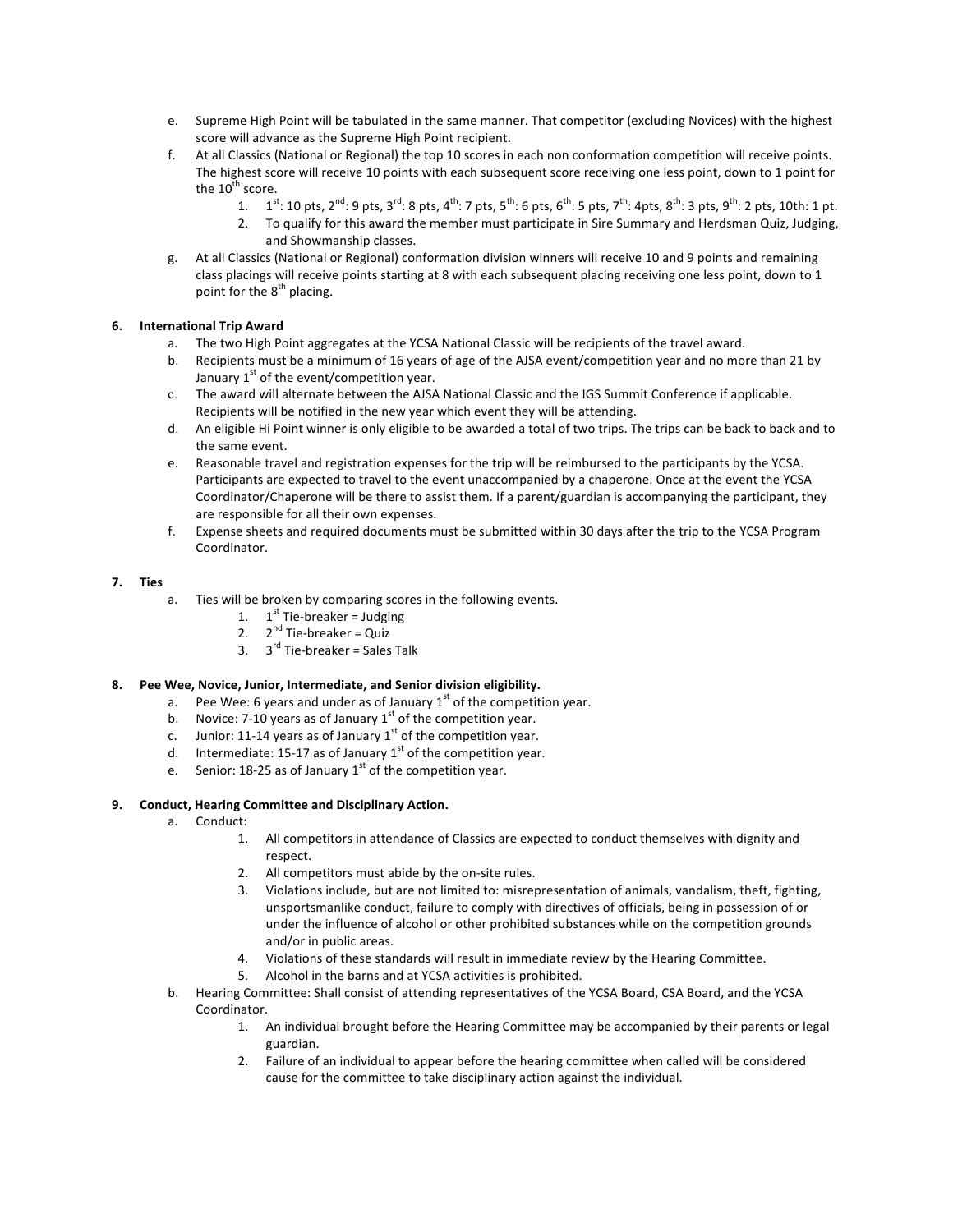3. The committee, upon finding an individual in violation of the conduct rule, may take action as deemed necessary.

## **10. Liability Provisions**

a. YCSA Provincial organizations and the National organization are responsible to include in their entry forms, registration forms, information pages, and show catalogues, a Statement of Liability. The Statement, to be read as follows or in a similar context: The CSA as well as the YCSA Provincial and National Committees and/or any of *its* employees and the Host Fairgrounds and/or any of its employees are not responsible for any accidents/thefts *during the time prior to, during or after the event/classic.*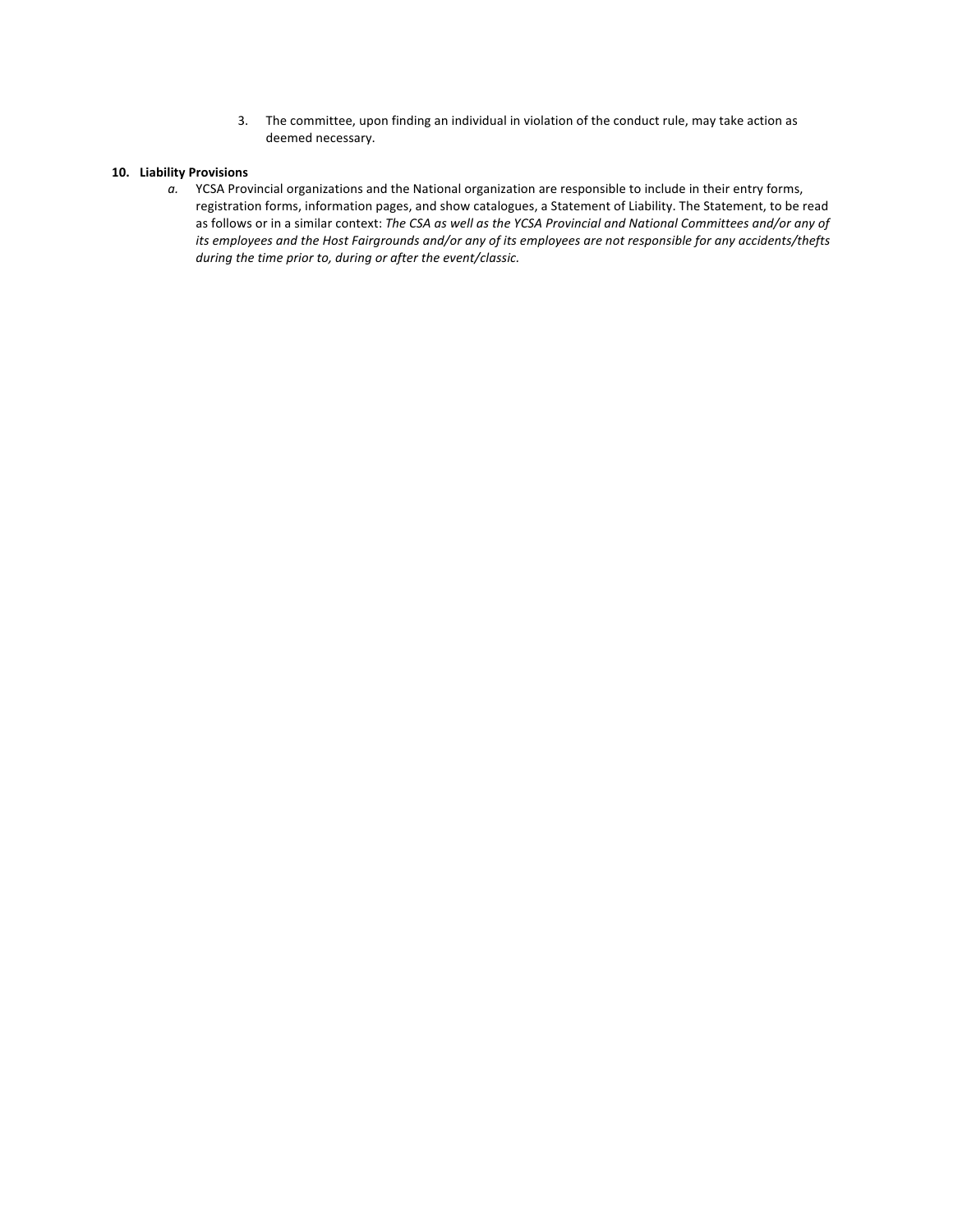### **YCSA Cattle Show – Rules**

### **1. Provincial/Regional & National Classic**

- a. The Classic may consist of the following conformation classes in the Purebred/Fullblood divisions: Heifer Calf, Yearling Heifer, Bred & Owned Yearling Female, 2yr Old Female, Mature Female, Bull Calf, Yearling Bull, Get of Sire, Breeder's Herd, and Progeny of Dam.
- b. The Classic may consist of the following conformation classes in the Commercial division: Heifer Calf, Bull Calf, Yearling Heifer, 2yr Old Female, and Mature Female.
- c. If there are 10 or less entries in the bred & owned division, all age divisions will be combined for one championship class that will be placed  $1<sup>st</sup>$  to  $10<sup>th</sup>$  for aggregate points.
- d. Age of animals is based on January  $1<sup>st</sup>$  of the competition year.
- e. Animals entered in the commercial division must show Simmental characteristics. A committee will be designated to assess the significance of Simmental in commercial entries. The committee has the power and duty to disqualify any animals deemed to be showing very little or no Simmental influence. The committee decision is final.
- f. All entries in the Purebred/Fullblood classes must provide a CSA certificate of registration.
- g. Registered and Recorded cattle must have a legible tattoo which conforms to CSA records to be eligible. Tattoos may be inspected by show officials at time of arrival.
- h. All 2yr Old Females and Mature Females entered in the conformation classes must be accompanied by their natural calendar year calf(s).
- i. Rules will be published on the entry forms specific to each Classic.
- j. ET calves cannot be shown with their donor mothers.
- k. Recipient cows cannot be shown with ET calves.
- l. Rules will be published on the entry forms specific to each Classic.
- m. Substitutions will be allowed until a July 10th with a \$20 substitution fee. You can substitute across classes. Email your substitutions to cfisk@simmental.com.
- 2. No artificial filling and/or use of tranquilizers will be allowed. Violation will result in immediate review by the Hearing Committee.
- 3. Paint products are allowed for the conformation show and team grooming. However, no products are permitted that alter the animals true and natural colour(s).
- 4. All livestock entries must be stalled by the published move-in time on the published move-in date. Livestock release follows the awards ceremony.

# **5. Ownership Rules**

- a. All entries in the Bred & Owned division must be bred by and owned by and registered as such under the entrants' name. A copy of the CSA registration paper must be provided during event registration.
- b. All entries, excluding Bred & Owned, must be registered to the entrant, entrant's immediate family or entrant's immediate family farm, or registered as a 4H project of the entrant. A copy of the CSA registration paper or 4H certificate must be provided during event registration.
- 6. Parent participation is strictly forbidden. Violations will result in immediate dismissal from the competition or event. Senior members are encouraged to assist younger members.

# **YCSA Classes:**

Adjustments to these classes are at the discretion of the regional/provincial boards.

# **Livestock Classes**

- The Following is a list of conformation class that you will be able to enter:
- a. Purebred/Fullblood heifer calf born on or before January 1, 2022
- b. Purebred/Fullblood yearling female born between January 1, 2021 and December 31, 2021
- c. Purebred/Fullblood 2 year old female born between January 1, 2020 and December 31, 2020 with natural calf at foot
- d. Purebred/Fullblood mature female born on or before December 31, 2019 with natural calf at foot
- e. Purebred/Fullblood bull calf born on or before January 1, 2022
- f. Purebred/Fullblood yearling bull born between January 1, 2021 and December 31, 2021
- g. Commercial heifer calf born on or before January 1, 2022
- h. Commercial yearling female born between January 1, 2021 and December 31, 2021
- i. Commercial 2 year old female born between January 1, 2020 and December 31, 2020 with natural calf at foot
- j. Commercial mature female born on or before December 31, 2019 with natural calf at foot
- k. Commercial bull calf born on or before January 1, 2022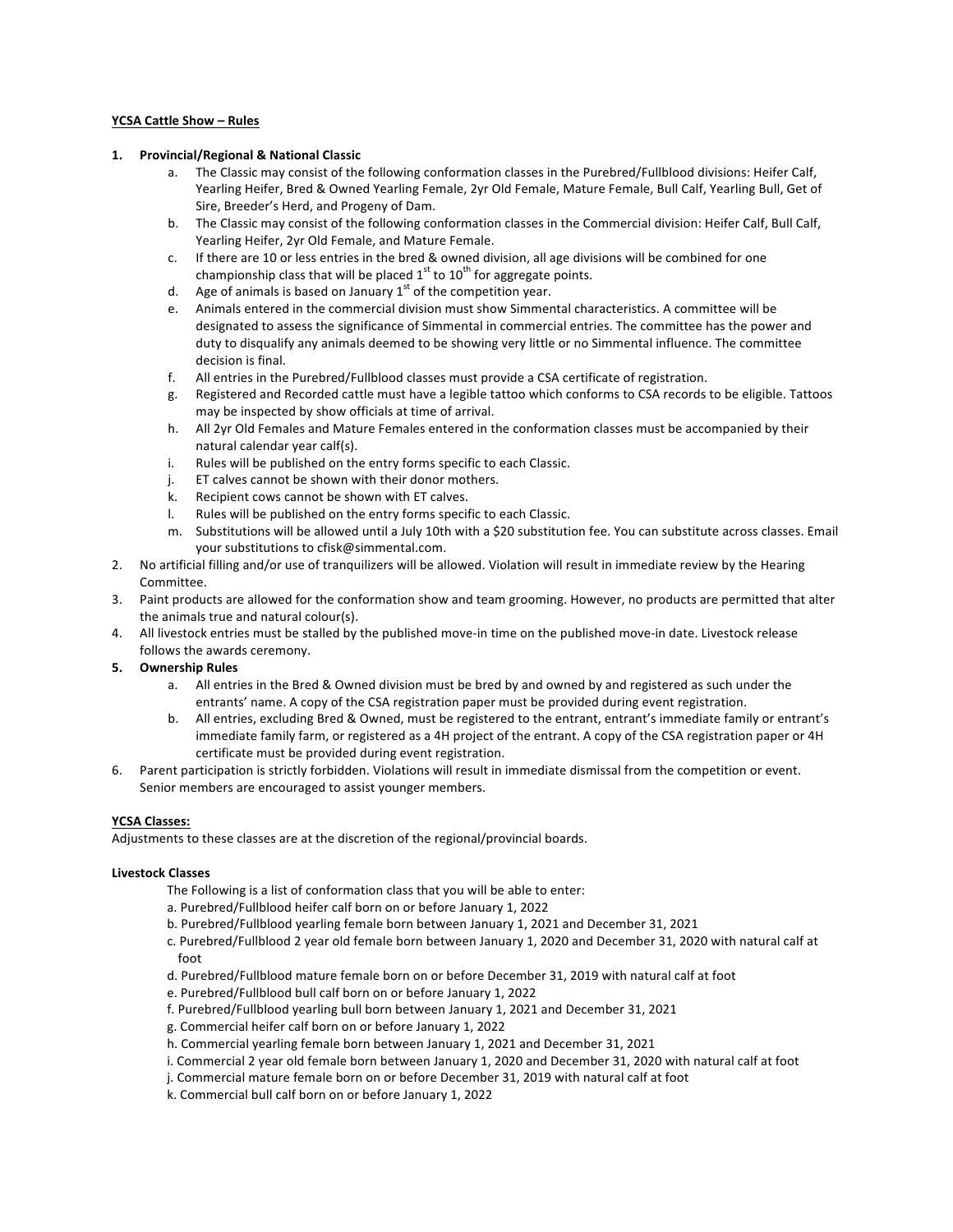l. Bred & Owned heifer calf born on or before January 1, 2022

m. Bred & Owned yearling female born between January 1, 2021 and December 31, 2021

n. Bred & Owned 2 year old female born between January 1, 2020 and December 31, 2020 with natural calf at foot

o. Bred & Owned mature female born on or before December 31, 2019 with natural calf at foot

### **Group Classes**

Group classes are open to only purebred cattle. No commercial entries.

### **Breeder's Herd**

- O One Entry per Exhibitor
- o Four Animals bred by the Exhibitor
- o Both sexes represented
- $\circ$  Animals must be shown in previous classes
- $\circ$  Animals must come from entrant, entrant's immediate family or entrant's immediate family farm

#### **Get of Sire**

- O One Entry per Exhibitor
- o Three Animals from the Same Sire
- o Both sexes represented
- $O$  Animals must be shown in previous classes

### **Progeny of Dam**

- O One Entry per Exhibitor
- o Two Animals from the Same Dam
- $\circ$  Must be shown in previous classes

### **Showmanship**

### **National Classic**

- a. Entrants must have competed in the Sire Summary and Herdsman Quiz and Judging Competition at the scheduled competition time unless prior arrangements have been made, to be eligible to compete in Showmanship and confirmation or be allowed to fit cattle.
- b. Entrants must be members of the YCSA.
- c. Each entrant must use the same animal for all phases of the Showmanship Contest.
- d. Entrants may borrow an animal from another YCSA member for the Showmanship competition.
- e. The top 3 placing entrants from each age division are eligible to compete in the Supreme Final.

## **Provincial Classic**

- a. Entrants must have competed in the Sire Summary and Herdsman Quiz and Judging Competition to be eligible to compete in Showmanship.
- b. All Entrants are required to be members of the YCSA. Judges and format may be decided upon by the Provincial YCSA board. The YCSA Board of Directors as well as the YCSA Coordinator reserves the right to override the Provincial YCSA Board of Directors.

#### **Team Grooming**

- a. Teams of 3 participants randomly selected from the same age division.
- b. 20 minute grooming competition.
- c. No clippers are to be used in preparation of animal.
- d. Animal must be washed and dried before the competition.
- e. Any fitting prior to the commencement of the competition will result in disqualification of the team.
- f. Paint products are allowed. However, no products are permitted that alter the animals true and natural colour(s).
- g. Teams must bring all of the necessary tools and products when entering the ring.
- h. Score: Knowledge and skill 35%, Teamwork 25%, Use of Equipment 20%, Final Appearance 15%, Presentation of the Animal  $5\% = 100\%$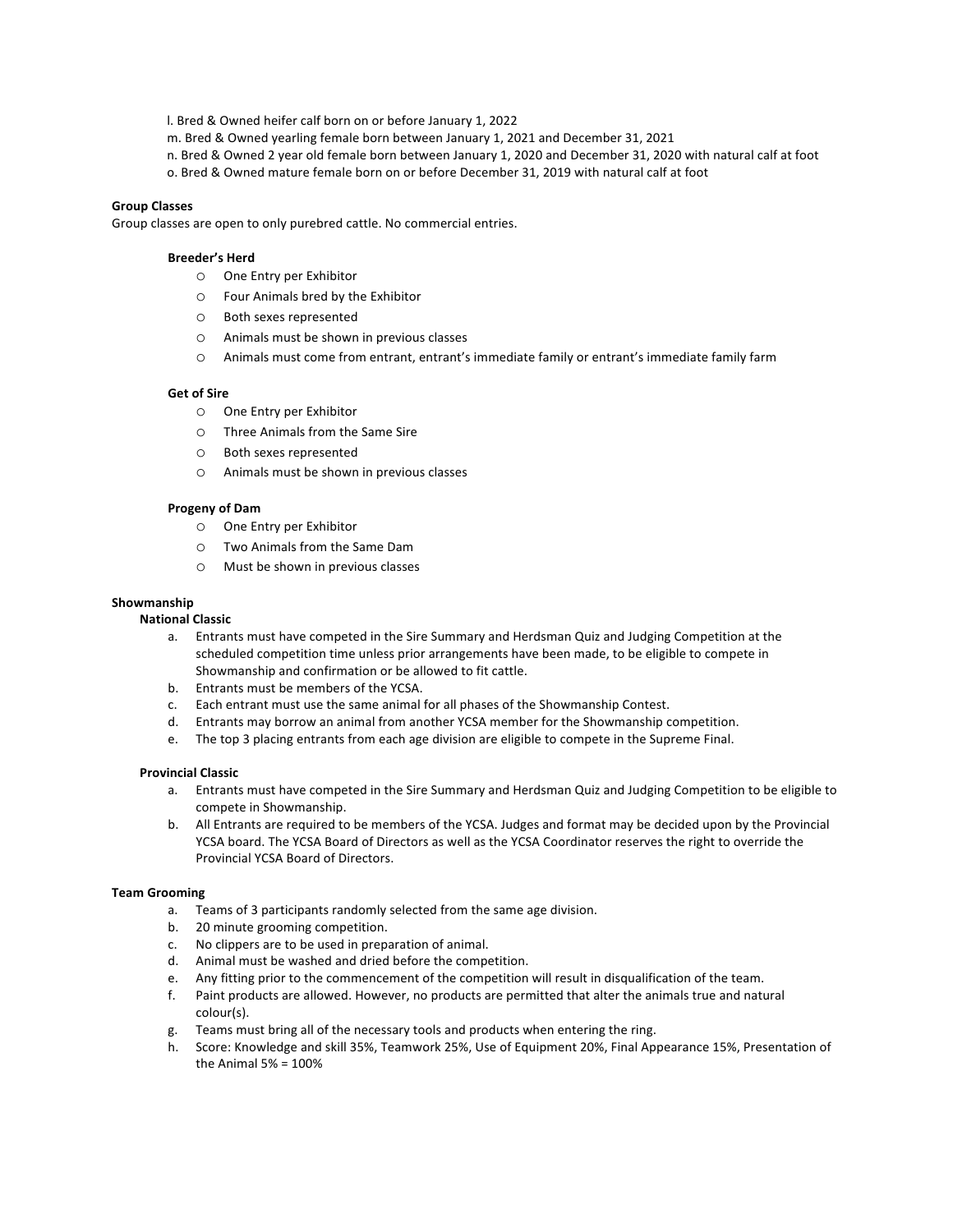### Judging - National Classic will consist of one class with a placing card followed with oral reasons one on one to a judge.

- a. The judging competition may be made up of any or all of the following components: oral reasons, written reasons, show-ring judging, visual identification, and EPD judging.
- b. All components of the judging competition will score equally in the final tabulations.
- c. Placing classes will be worth 50 points per class, reasons will be worth 50 points per class.
- d. The Judge and Ring-person will be weighted equally in a Show-ring Judging class. Appropriate dress is required.
- e. Specific rules will be announced prior to each judging competition.
- f. While the competitions are in progress there shall be no conferring between contestants or between parents and/or advisors and contestants.
- g. Contestants must remain with their assigned groups throughout the entire contest unless otherwise directed by the YCSA Coordinator or an attending Show Official.

### **Herdsman & Sire Summary Quiz**

- a. The quiz will consist of multiple choice and true/false questions.
- b. A maximum of 1 hour will be allowed.
- c. All necessary materials will be provided.
- d. Conferring with other contestants, use of notes or any other form of cheating will be grounds for disqualification of a contestant.
- e. Provincial/Regional Quizzes will be different than those at the National.

### **Sales Talk**

The Sales Talk uses a live setting complete with a cow, heifer or bull or a photo (no larger than 8X10) and potential buyer(s) being the judge(s). The purpose of this contest is to evaluate the effectiveness of the contestant's ability to merchandise cattle in a real-life situation. The competition is designed to be conversation oriented vs a formal presentation. 

- a. Pee Wees and Novice participants may sell any item or object. It does not have to be a cow. Length of time is 1-3 minutes.
- b. Contestants may use a live animal or a photo (no larger than 8X10) as the subject of the Sales Talk. Contestants may use an animal other than their own. The contestant may hold or tie the animal, or have another entrant hold the animal during the talk. The animal is not to be fitted.
- c. Immediately preceding the talk, contestants selling registered animals will be required to provide the judges with a registration certificate for the animal being "sold". The judges will use the registration certificate to evaluate the accuracy of pedigree and performance information provided by the contestant and to also ask questions. If a registration paper is not presented, 5 marks will be deducted from the score. Must have physical registration paper, cannot use your phone. Commercial animals do not need a registration paper.
- d. Additional support photos may be used (no larger than 8X10).
- e. Scoring: Knowledge of the animal they are selling (25%), ability to relate important information about the animal (25%), organization and style (25%), poise and delivery (25%) =  $100\%$
- f. Sales Talk will be 4-6minutes in length. Time elapsed will be indicated during the contest so that contestants are aware of the time constraints.

### **Photography**

- a) One entry per exhibitor.
- b) Photo must be taken by the member exhibiting it.
- c) Photography is to be a maximum size of 5"X 7" and submitted without framing or presentation.
- d) Photo must represent one of the following categories:
	- i. Simmental Animal- focus of the picture is the Simmental Animal
	- ii. Simmental Scenery- focus of the picture is split between the Simmental animals and the background/location of the photo
	- iii. Simmental Animals and People- focus of the picture includes Simmental animals and people.
- e) Photograph entries are to be brought to the Classic at Registration.
- f) All categories will be judged together.
- g) Score: Quality 35%, Originality 25%, Clarity  $40\% = 100\%$

### Graphic Design Competition – Junior, Intermediates and Seniors Only

a) Graphic Design must be original work by the junior exhibiting it